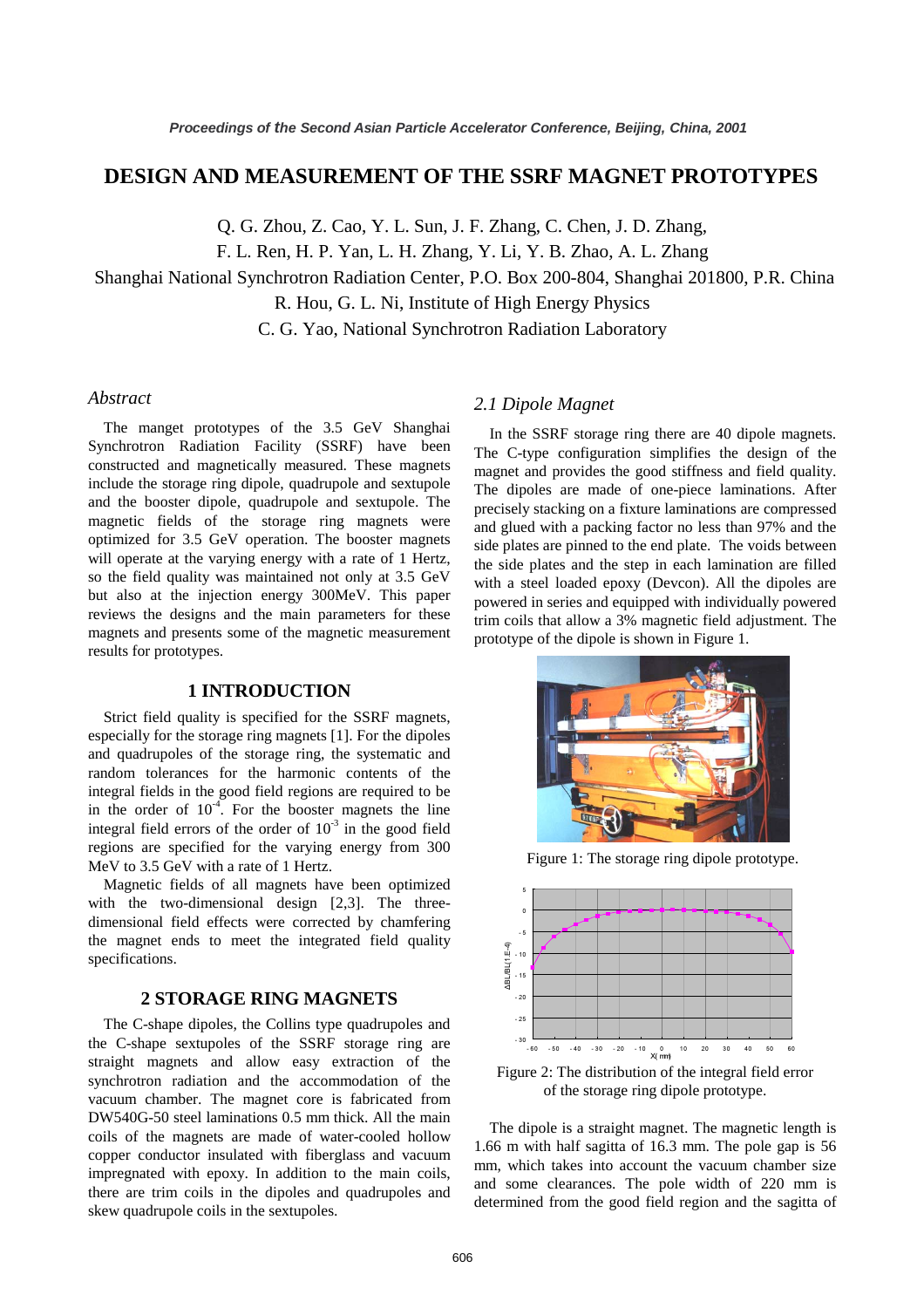the curved beam orbit. The good field region extends horizontally from -40.3 mm to +40.3 mm in respect to the pole reference line (coincident with the half sagitta), and vertically from  $-18$  mm to  $+18$  mm. The gap flux density is 1.105 T for 3.5 GeV operation and the specified integral field error in the good field region is less than  $5\times$ 10<sup>-4</sup>. Some main parameters of the magnet are listed in Table 1.

The translating long coil technique was used to characterize the transfer function and the integral field quality of the prototype. Figure 2 shows the distribution of the integral field error of the prototype at the nominal excitation. In the good field region x(-40.3,40.3), the integral field error is less than  $4 \times 10^{-4}$ .

#### *2.2 Quadrupole Magnets*

The SSRF storage ring quadrupoles have 3 different lengths (0.66, 0.30, 0.20m) and 10 different excitation currents. The total number of the quadrupoles is 200. All the quadrupoles have the same bore diameter 72 mm. In order to reduce the number of different parts and components, they are designed with the same cross section. Laminations of the core are compressed and glued with a packing factor no less than 97% after precisely stacking on a fixture and the side plates are bolted with tie rods. The yoke consists of upper and lower halves attached together via non-magnetic spacers. In order to accommodate the varying sizes of the vacuum chamber, non-magnetic C-shape and flat spacers of different widths will be used between the upper and lower



yokes. Individually powered trim coils on each quadrupole allow a 1.8 T/m tuning to compensate for the changes due to wigglers and undulators. The prototype of the quadrupole is shown in Figure 3. The core length of the prototype is 0.30m. Some main parameters of the magnet are listed in Table 1.

Figure 3: The storage ring quadrupole prototype.



Figure 4: The harmonic contents of the integral field error of the storage ring quadrupole prototype.

The field quality specifications of the storage ring quadrupoles call for the integrated multipole errors of the order of a few parts in  $10^{-4}$ . The compensated rotating coils and a data acquisition system which includes a digital integrator are used to measure the harmonic contents of the integral field error of the prototype [4]. Figure 4 shows the results at the maximum excitation required for 3.5 GeV.

# *2.3 Sextupole Magnets*

The SSRF storage ring has 140 sextupoles with the same length 0.20 m and 7 different excitation currents. All the sextupoles have the same bore diameter 88 mm and are designed with the same cross section. Laminations of the core are compressed and glued with a packing factor no less than 97% after precisely stacking on a fixture and the side plates are bolted with tie rods. The yoke consists of three sections with a single type of laminations but 2/3 laminations are sheared to produce the required space for vacuum chamber. The three sections are indexed by positioning pins and matching surfaces and bolted to each other or via the flat spacer. In order to accommodate the varying sizes of the vacuum chamber and provide the mechanical strength, non-magnetic C-shape spacers of different widths are used between the upper and lower



yokes. Individually powered trim coils on two vertical poles allow a 0.45 T/m skew quadrupole correction. The prototype of the sextupole is shown in Figure 5. The core length of the prototype is 0.194m. Some main parameters of the magnet are listed in Table 1.

Figure 5: The storage ring sextupole prototype.



Figure 6: The harmonic contents of the integral field error of the storage ring sextupole prototype.

Figure 6 shows the harmonic contents of the integral field error of the prototype at the maximum excitation required for 3.5 GeV. Also the compensated rotating coil technique is used to perform the magnetic measurement.